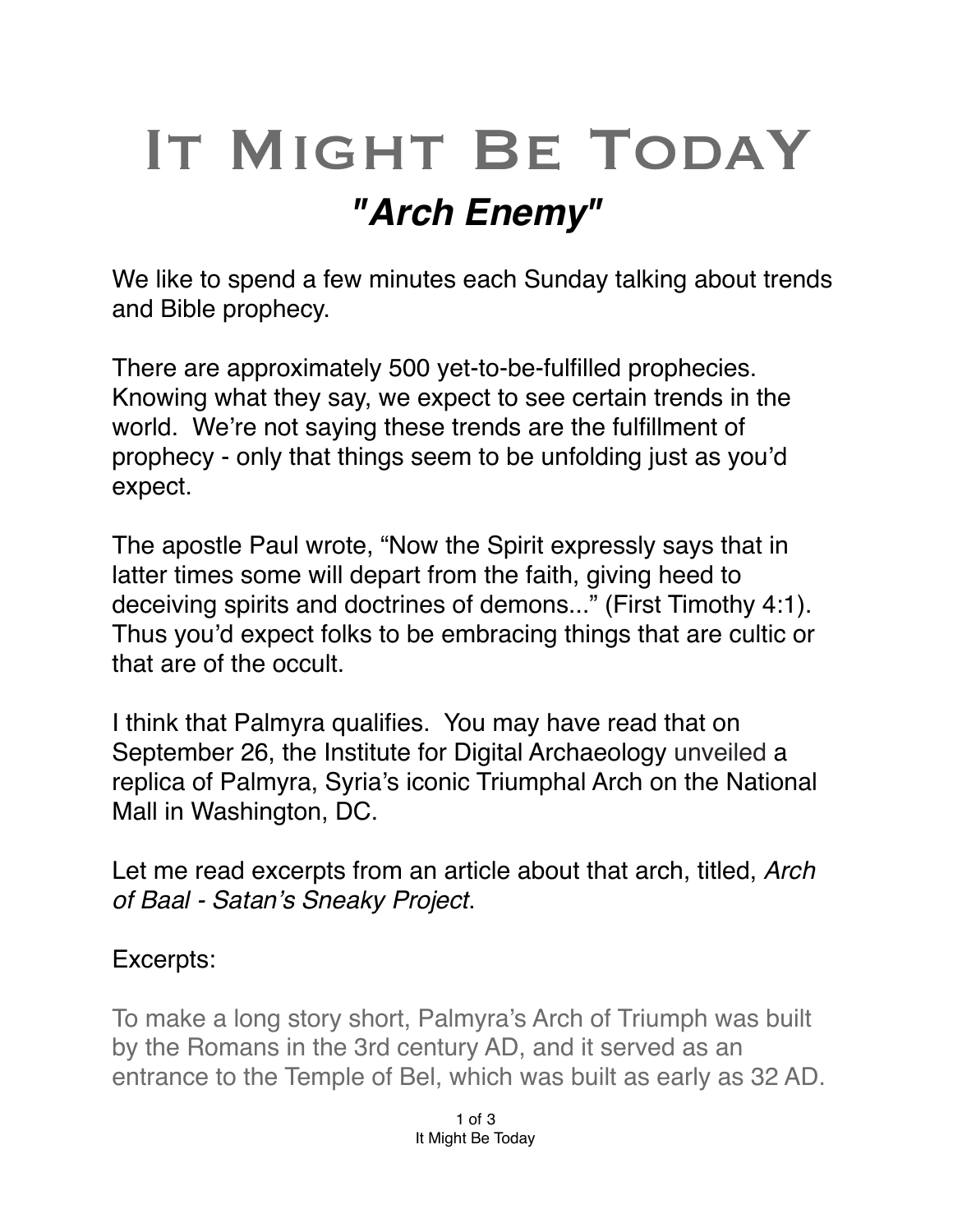Bel was one of the many names for the ancient Babylonian god, Marduk, who was portrayed as the victor of a heavenly battle, and thus became the 'god of gods.' The name 'Bel' simply meant 'lord' so it was adapted to many gods. The Canaanite spelling, Baal, is used in the Bible...

Palmyra's Temple of Bel was converted to a Christian church by the Romans and later became an Islamic mosque, used by the Muslims, but it was destroyed by ISIS in 2015. The Arch of Triumph, at the entrance, was the last to be destroyed in October 2015. Yet, by being destroyed, it has become even more well known and is making a comeback.

The [Institute for Digital Archaeology,](http://digitalarchaeology.org.uk/partners/) based in the UK, along with partners such as Dubai Future Foundation and UNESCO, recreated the Arch of Baal using 3-D technology and a robotic drilling machine to [carve a 2/3 scale model](https://3dprint.com/130628/palmyra-arch-trafalgar/) out of Egyptian marble. The original happened to be 27 feet tall so a perfect .666 scale model turned out to be 18 feet (or 6+6+6). Of course, those same two numbers are used to 'calculate the number of the beast' in Revelation 13:18.

The construction dimensions are only part of the story because the arch was created to make a world tour and the timing and locations have turned out to be very interesting. The Arch of Triumph made its debut in [London's Trafalgar Square, on April](http://www.bbc.com/news/uk-36070721)  [19-21, 2016](http://www.bbc.com/news/uk-36070721), which coincided with the start of Beltane, an important pagan holiday on the Satanic calendar. Next, it appeared in New York, at City Hall Park, on September 18-24, 2016, which coincided with the UN General Assembly (plus the fall equinox, which is also considered a Satanic holiday). Finally, it was set up in Dubai, UAE, on February 12-14, 2017, which happened to coincide with the World Governments Summit.